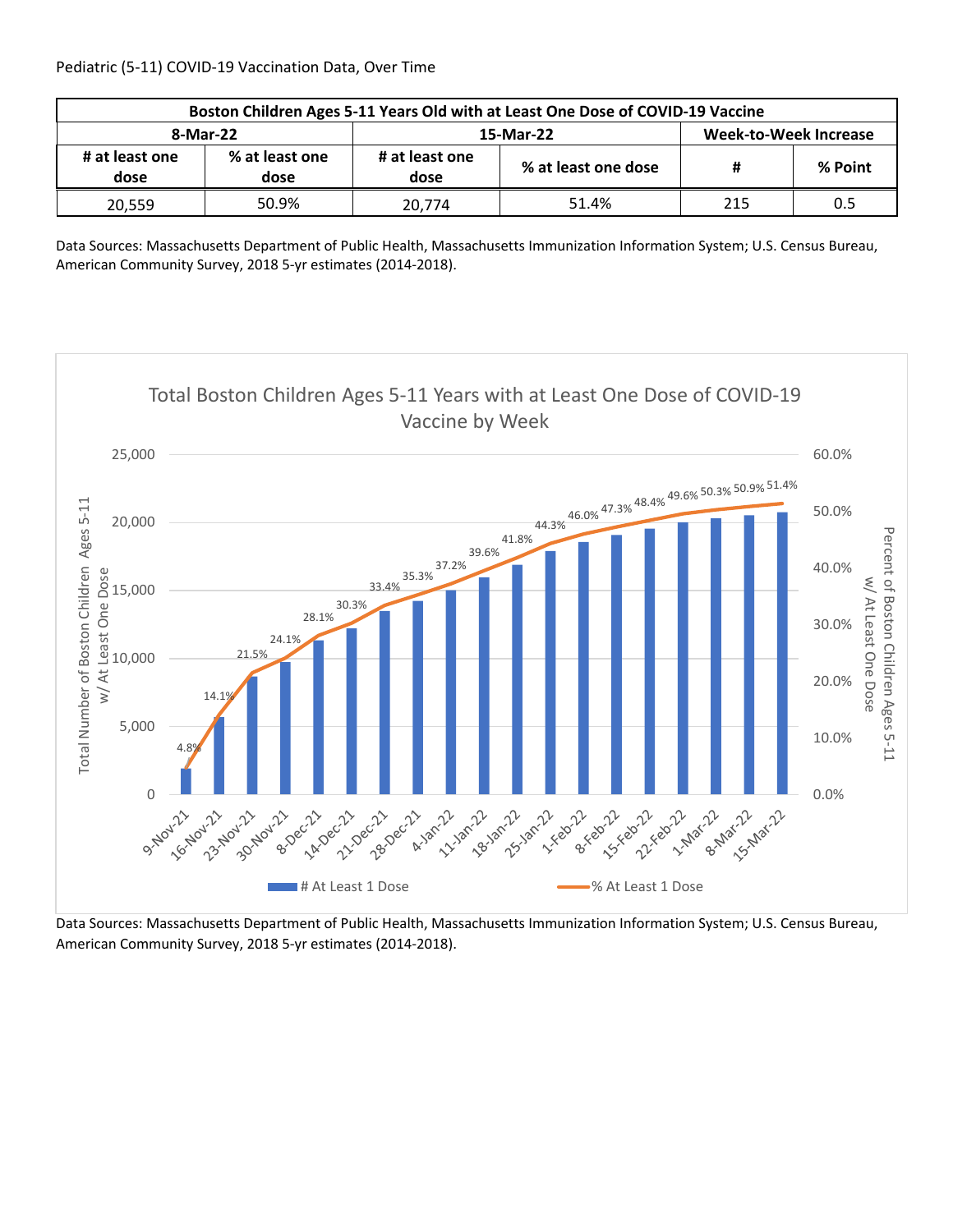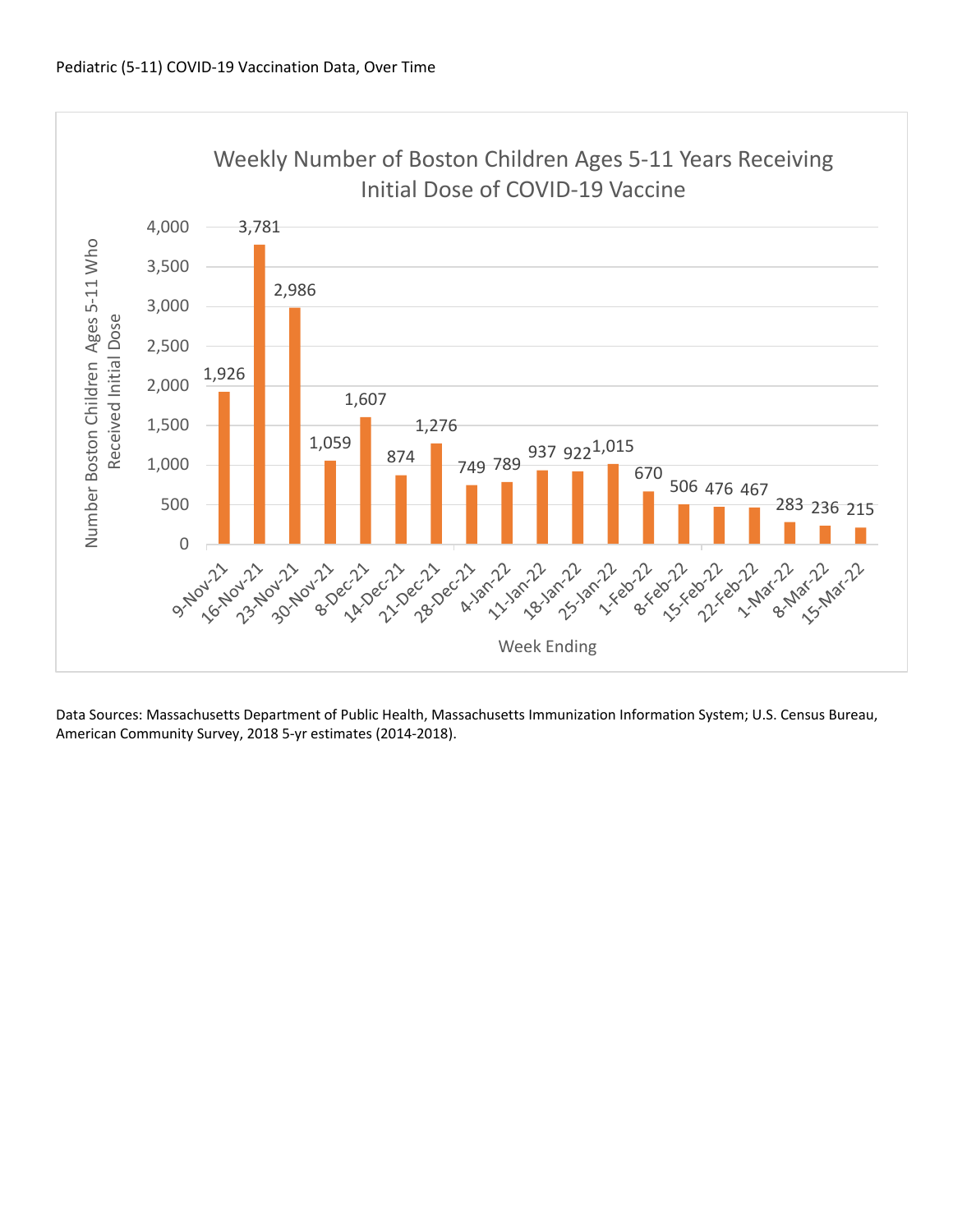| Boston Children Ages 5-11 Years Old who are Fully Vaccinated for the COVID-19 Vaccine |                       |                       |                              |     |         |  |
|---------------------------------------------------------------------------------------|-----------------------|-----------------------|------------------------------|-----|---------|--|
| 8-Mar-22                                                                              |                       | 15-Mar-22             | <b>Week-to-Week Increase</b> |     |         |  |
| # Fully Vaccinated                                                                    | % Fully<br>Vaccinated | # Fully<br>Vaccinated | % Fully<br>Vaccinated        | Ħ   | % Point |  |
| 16,573                                                                                | 41.0%                 | 16,900                | 41.8%                        | 327 | 0.8     |  |

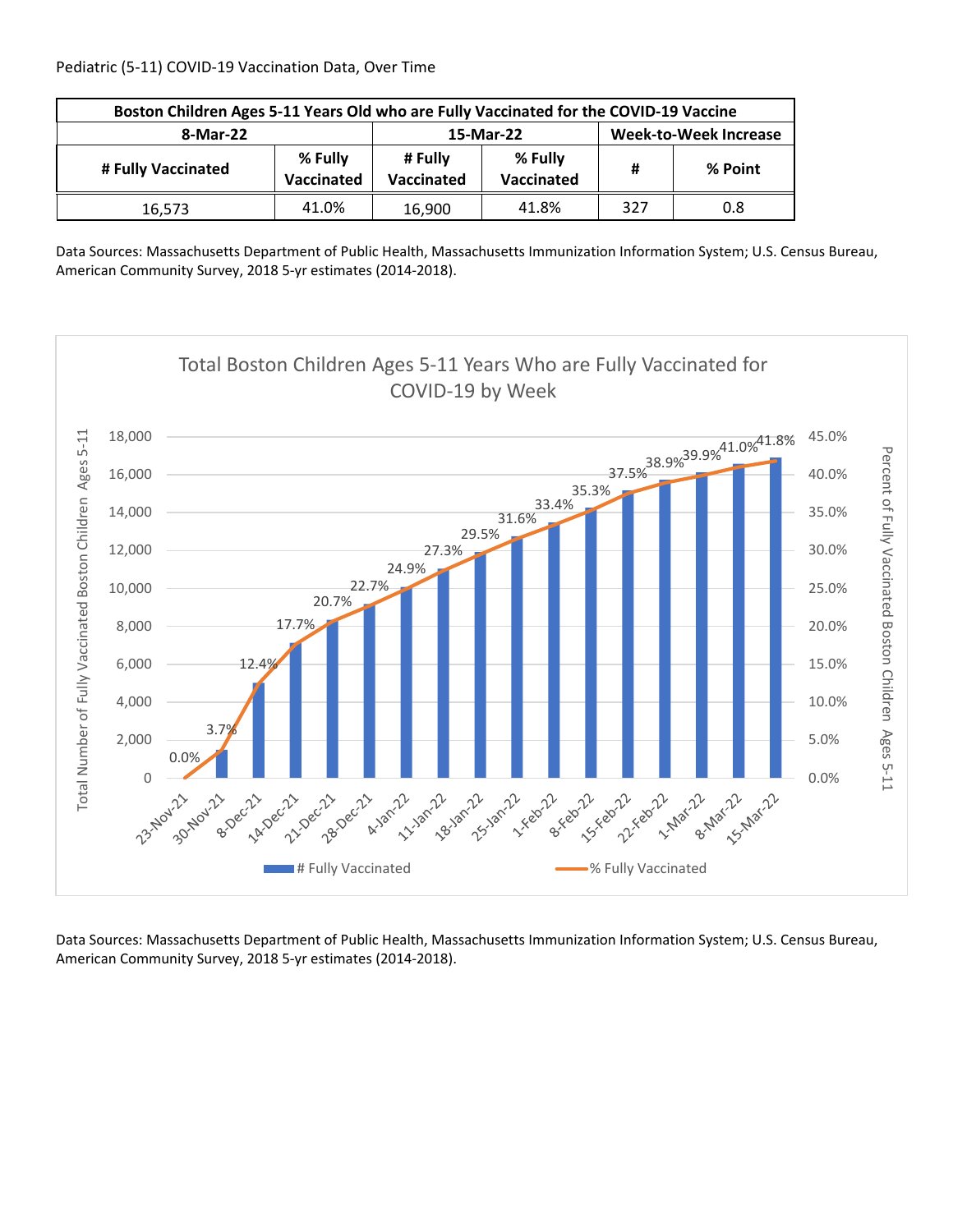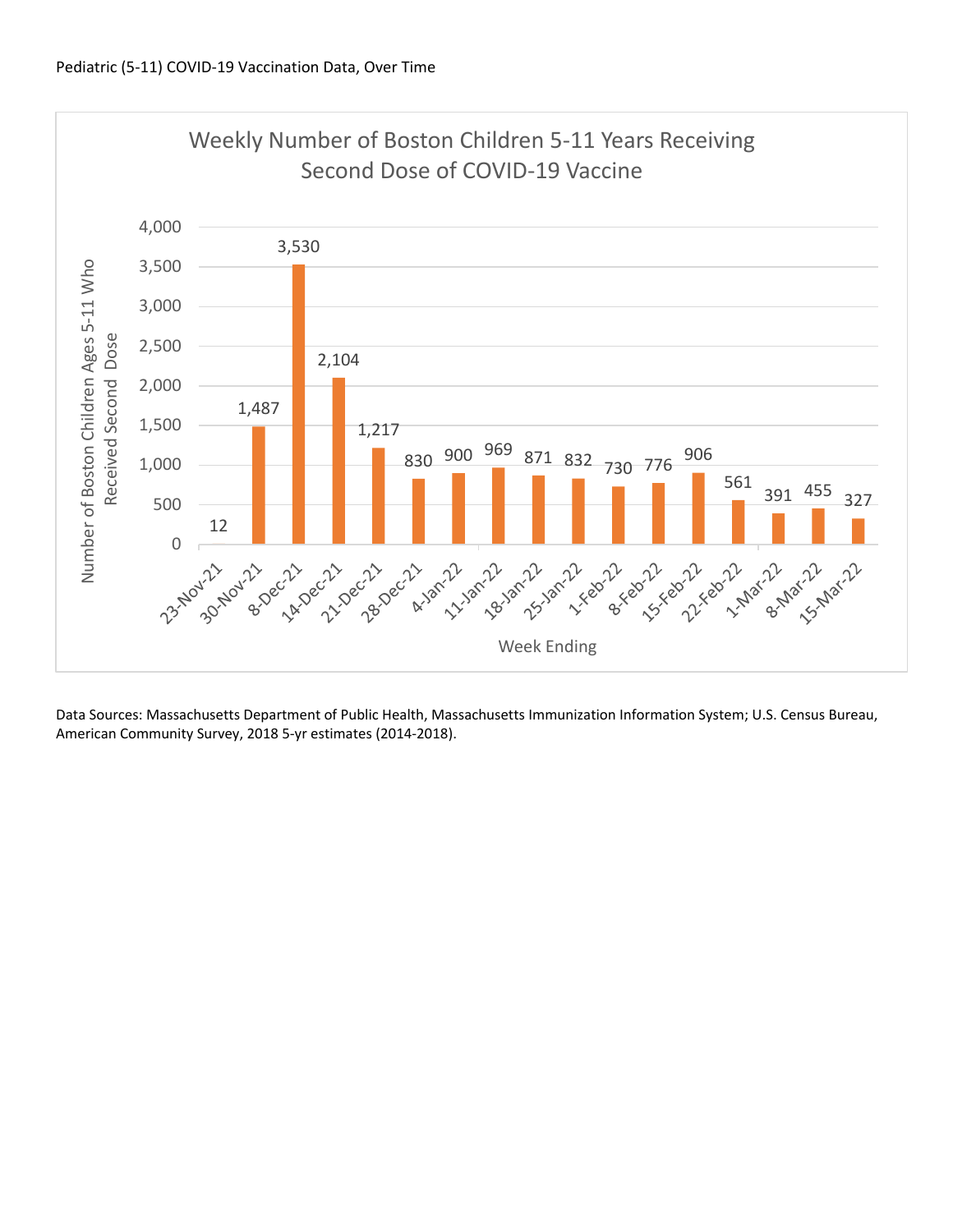

\* Total number of Boston children with at least one dose (5‐11 years old) is 20,774 as of 3/15/2022; population‐based percentages for children of other racial/ethnic groups (n=2,949) are not included in this chart due to unavailable comparable population data.

Asian/PI = Asian, Native Hawaiian, and Pacific Islander.

NOTE: Population estimates for the specified age group of children ages 5‐11 are not available by race/ethnicity. Therefore, the population size of children ages 5‐11 in each racial/ethnic group was approximated as follows: population estimate of children ages 5‐10 + 40% of the population estimate of children ages 10‐14.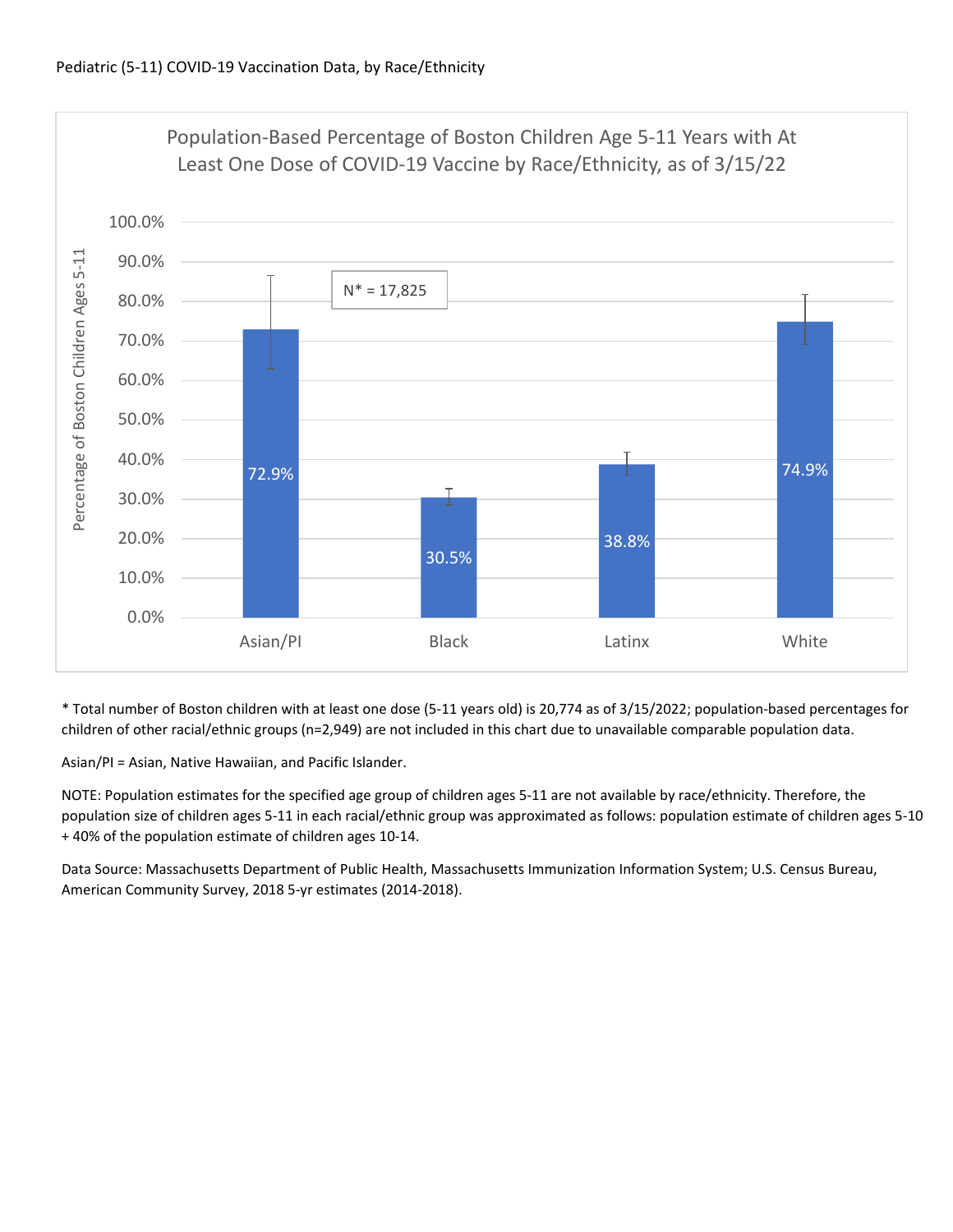

\* Total number of Boston children who are fully vaccinated (5‐11 years old) is 16,900 as of 3/15/2022; population‐based percentages for children of other racial/ethnic groups (n=2,295) are not included in this chart due to unavailable comparable population data.

Asian/PI = Asian, Native Hawaiian, and Pacific Islander.

NOTE: Population estimates for the specified age group of children ages 5‐11 are not available by race/ethnicity. Therefore, the population size of children ages 5‐11 in each racial/ethnic group was approximated as follows: population estimate of children ages 5‐10 + 40% of the population estimate of children ages 10‐14.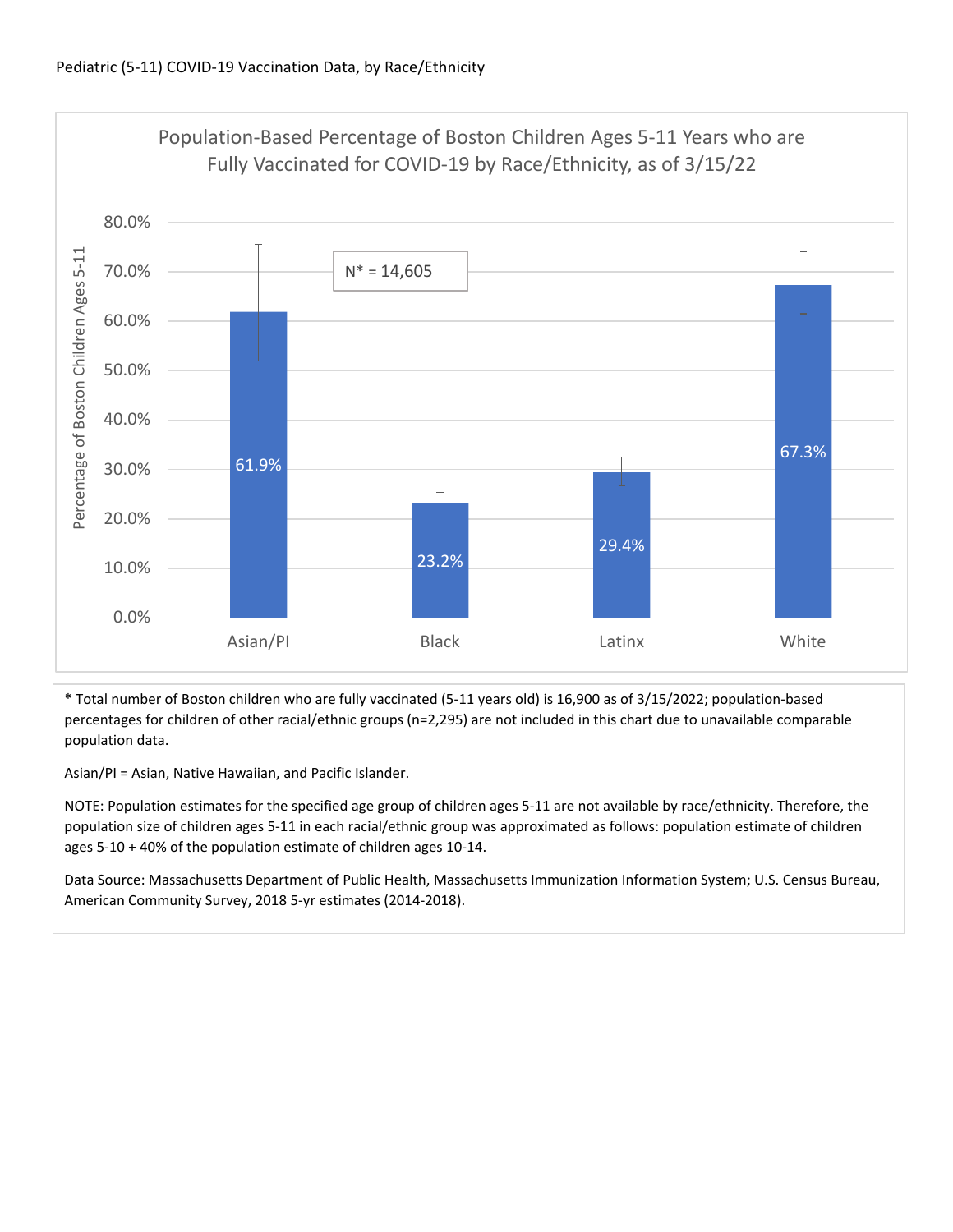| Boston Children Ages 5-11 Years with At Least One Dose of COVID-19 Vaccine by ZIP, as of 3/15/22 |            |       |                 |            |            |            |  |
|--------------------------------------------------------------------------------------------------|------------|-------|-----------------|------------|------------|------------|--|
|                                                                                                  | <b>ZIP</b> | Pop   | At Least 1 Dose |            |            |            |  |
| Neighborhood                                                                                     |            |       | Count           | % Estimate | 95% CI (L) | 95% CI (U) |  |
| BB/BH/DT/NE/WE                                                                                   | 02108      | $***$ | 111             | $\ast\ast$ | $***$      | $**$       |  |
| BB/BH/DT/NE/WE                                                                                   | 02109      | $***$ | 95              | $**$       | $**$       | $***$      |  |
| BB/BH/DT/NE/WE                                                                                   | 02110      | $***$ | 47              | $**$       | $**$       | $***$      |  |
| South End                                                                                        | 02111      | 424   | 352             | 83.0%      | 59.0%      | 100.0%     |  |
| BB/BH/DT/NE/WE                                                                                   | 02113      | 159   | 70              | 44.0%      | 31.2%      | 75.0%      |  |
| BB/BH/DT/NE/WE                                                                                   | 02114      | 341   | 279             | 81.8%      | 53.5%      | 100.0%     |  |
| Fenway                                                                                           | 02115      | 707   | 279             | 39.5%      | 28.9%      | 62.0%      |  |
| BB/BH/DT/NE/WE                                                                                   | 02116      | 502   | 549             | 99.9%      | 83.4%      | 100.0%     |  |
| South End                                                                                        | 02118      | 1,573 | 828             | 52.6%      | 42.3%      | 69.7%      |  |
| Roxbury                                                                                          | 02119      | 2,550 | 1,119           | 43.9%      | 37.3%      | 53.2%      |  |
| Roxbury                                                                                          | 02120      | 762   | 289             | 37.9%      | 29.4%      | 53.5%      |  |
| Dorchester 21-25                                                                                 | 02121      | 3,563 | 1,113           | 31.2%      | 27.4%      | 36.3%      |  |
| Dorchester 22-24                                                                                 | 02122      | 1792  | 911             | 50.8%      | 41.6%      | 65.4%      |  |
| Dorchester 22-24                                                                                 | 02124      | 4778  | 1,899           | 39.7%      | 34.9%      | 46.1%      |  |
| Dorchester 21-25                                                                                 | 02125      | 2192  | 1,032           | 47.1%      | 40.1%      | 57.0%      |  |
| Mattapan                                                                                         | 02126      | 2591  | 828             | 32.0%      | 27.0%      | 39.1%      |  |
| South Boston                                                                                     | 02127      | 1543  | 781             | 50.6%      | 43.1%      | 61.3%      |  |
| East Boston                                                                                      | 02128      | 3815  | 2,002           | 52.5%      | 46.7%      | 59.9%      |  |
| Charlestown                                                                                      | 02129      | 1265  | 962             | 76.0%      | 62.3%      | 97.5%      |  |
| Jamaica Plain                                                                                    | 02130      | 1848  | 1,520           | 82.3%      | 70.3%      | 99.0%      |  |
| Roslindale                                                                                       | 02131      | 2742  | 1,535           | 56.0%      | 48.5%      | 66.2%      |  |
| <b>West Roxbury</b>                                                                              | 02132      | 1519  | 1,265           | 83.3%      | 69.1%      | 100.0%     |  |
| Allston/Brighton                                                                                 | 02134      | 541   | 317             | 58.6%      | 41.4%      | 100.3%     |  |
| Allston/Brighton                                                                                 | 02135      | 1367  | 949             | 69.4%      | 56.6%      | 89.7%      |  |
| <b>Hyde Park</b>                                                                                 | 02136      | 3153  | 1,427           | 45.3%      | 38.7%      | 54.4%      |  |
| Allston/Brighton                                                                                 | 02163      | $***$ | $\ast$          | $***$      | $***$      | $**$       |  |
| BB/BH/DT/NE/WE                                                                                   | 02199      | $***$ | $\ast$          | $***$      | $***$      | $**$       |  |
| South Boston                                                                                     | 02210      | $***$ | 69              | $***$      | $***$      | $***$      |  |
| Fenway                                                                                           | 02215      | $***$ | 106             | $***$      | $***$      | $***$      |  |

BB/BH/DT/NE/WE = Back Bay/Beacon Hill/Downtown/North End/West End.

\* Value has been suppressed because the dose records number in the specified ZIP code area is less than 30.

\*\* Suppressed due to unstable population denominator estimates.